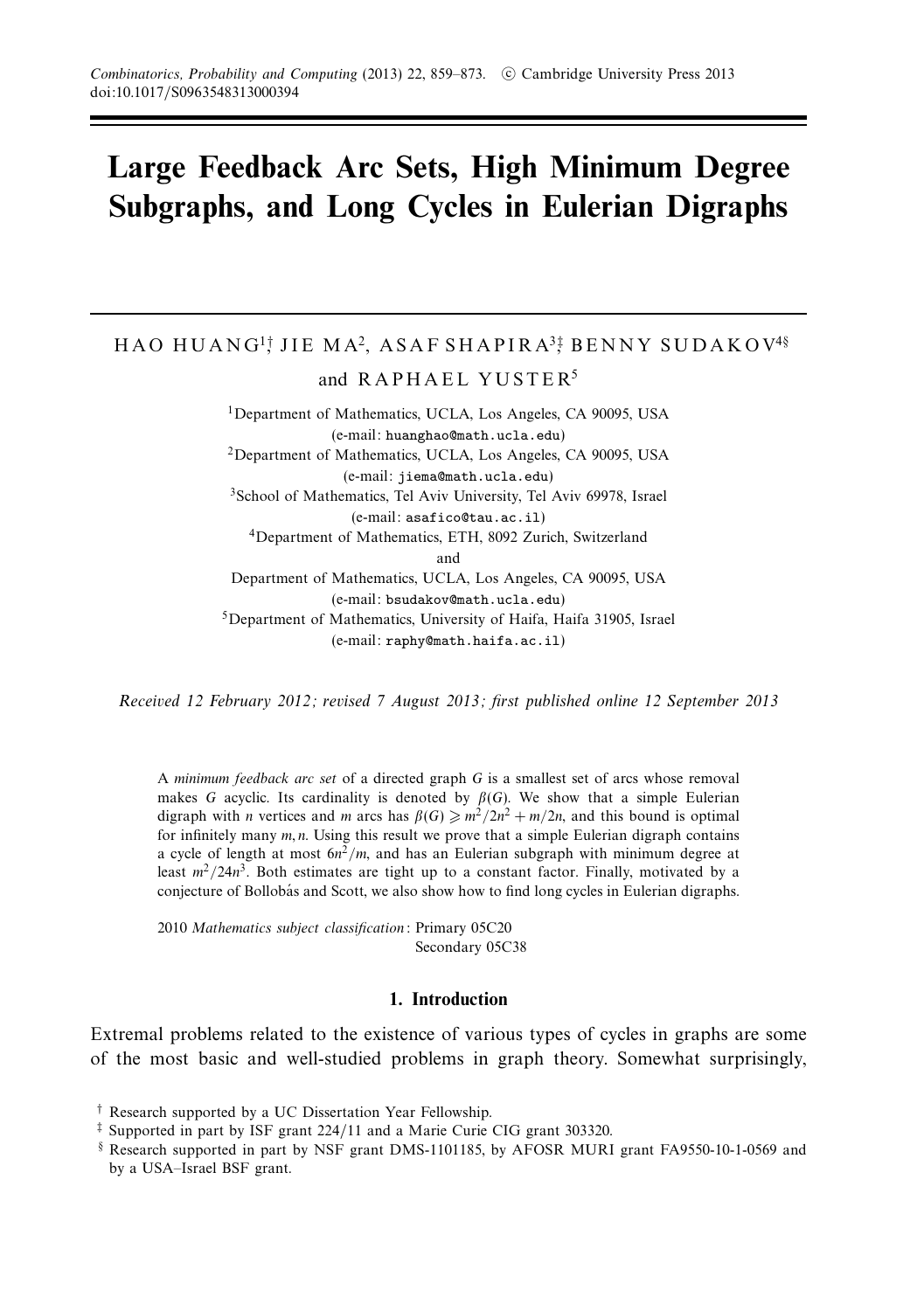in many cases it turns out that problems that are very easy to solve in the setting of undirected graphs become much more challenging in the setting of digraphs. A prime example is the well-known Caccetta–Häggkvist conjecture [4] (see below for more details). In some other cases, a result that holds for undirected graphs might fail completely for general digraphs, and so it is natural to find families of digraphs for which the result still holds. Motivated by a conjecture of Bollobás and Scott [3], we consider in this paper extremal problems of the above two types.

It is well known that an undirected graph *G* with *n* vertices and *m* edges has a subgraph with minimum degree at least  $m/n$ , and so if  $m \geq n$  such a G also contains a cycle of length at least  $m/n + 1$ . It is natural to ask whether results of this type can be extended to digraphs. However, it turns out that these statements are often trivially false even for very dense general digraphs. For instance, a transitive tournament does not contain any cycle, and its subgraphs always have zero minimum in-degree and outdegree. Therefore, in order to obtain meaningful results as in the undirected case, it is necessary to restrict to a smaller family of digraphs. A natural candidate one may consider is the family of *Eulerian digraphs*, in which the in-degree equals the out-degree at each vertex. In this paper we investigate several natural parameters of Eulerian digraphs, and study the connections between them. In particular, the parameters we consider are minimum feedback arc set, shortest cycle, longest cycle, and largest minimum degree of any subgraph. Throughout this paper, we always assume the Eulerian digraph is simple, *i.e.*, it has no multiple arcs or loops, but arcs in different directions such as  $(u, v)$  and  $(v, u)$  are allowed. For other standard graph-theoretic terminology involved, the reader is referred to [2].

A feedback arc set of a digraph is a set of arcs whose removal makes the digraph acyclic. Given a digraph *G*, denote by  $\beta(G)$  the minimum size of a feedback arc set. Computing *β*(*G*) and finding a corresponding minimum feedback arc set is a fundamental problem in combinatorial optimization. It has applications in many other fields such as testing of electronic circuits and efficient deadlock resolution (see, e.g.,  $[8, 10]$ ). However, computing  $\beta(G)$  turns out to be difficult, and it is NP-hard even for tournaments [1, 5]. One basic question in this area is to bound  $\beta(G)$  as a function of other parameters of *G*, and there are several papers (see, *e.g.*, [6, 7, 11]) studying upper bounds for  $β(G)$  of this form. However, much less is known about lower bounds for  $\beta(G)$ , perhaps because a general digraph could be very dense and still have a small minimum feedback arc set. For example, a transitive tournament has  $\beta(G) = 0$ . Nevertheless, it is easy to see that any Eulerian digraph *G* with *n* vertices and *m* arcs has  $\beta(G) \geq m/n$ , since the arcs can be decomposed into a disjoint union of cycles, each of length at most *n*, and any feedback arc set contains at least one arc from each cycle. In this paper we actually prove the following much stronger lower bound for  $\beta(G)$ , and show that it is tight for an infinite family of Eulerian digraphs.

**Theorem 1.1.** Every Eulerian digraph *G* with *n* vertices and *m* arcs has  $\beta(G) \geq m^2/2n^2 +$ *m/*2*n*. Furthermore, if *n*|*m* then there exists an Eulerian digraph *G* with *n* vertices and *m*  $\alpha$ *arcs* with  $\beta(G) = m^2/2n^2 + m/2n$ .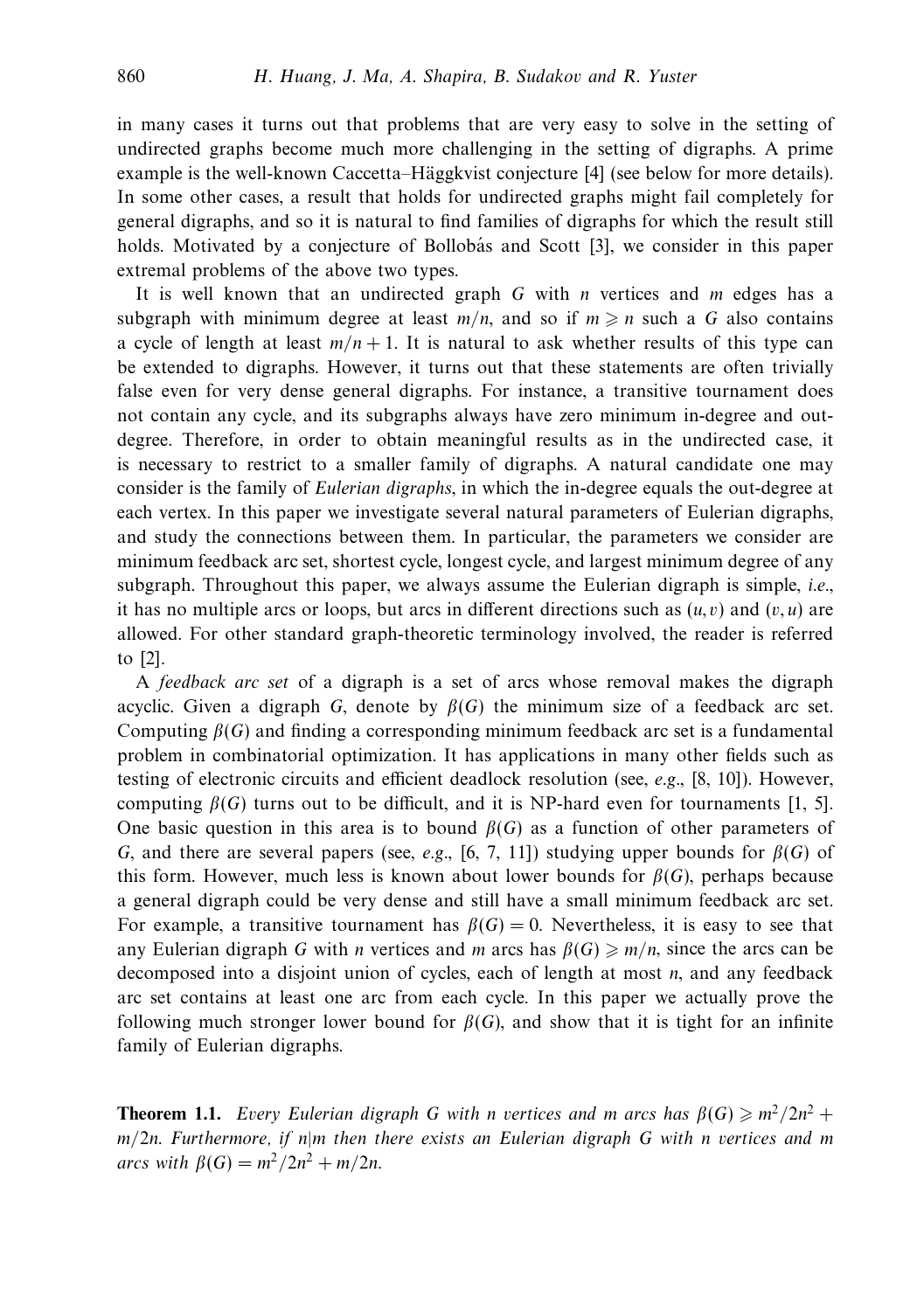As mentioned earlier, many problems related to cycles in undirected graphs are much harder to solve in the setting of digraphs. One of the most famous problems of this type is the celebrated Caccetta–Häggkvist conjecture [4]: every directed *n*-vertex digraph with minimum out-degree at least *r* contains a cycle with length at most  $\lceil n/r \rceil$ , which is not completely solved even when restricted to Eulerian digraphs (for more discussion, we direct the interested reader to the surveys [9, 12]). In this paper we study the existence of short cycles in Eulerian digraphs with a given order and size. The *girth*  $g(G)$  of a digraph *G* is defined as the length of the shortest cycle in *G*. Combining Theorem 1.1 and a result of Fox, Keevash and Sudakov [7] which connects  $\beta(G)$  and  $g(G)$  for a general digraph *G*, we are able to obtain the following corollary.

**Corollary 1.2.** Every Eulerian digraph G with *n* vertices and *m* arcs has  $g(G) \leq 6n^2/m$ .

We also point out that the upper bound in Corollary 1.2 is tight up to a constant, since the construction of Theorem 1.1 also provides an example of Eulerian digraphs with girth at least  $n^2/m$ .

A repeated application of Corollary 1.2 gives an Eulerian subgraph of the original digraph *G*, whose arc set is a disjoint union of  $\Omega(m^2/n^2)$  cycles. Using this fact we can find an Eulerian subgraph of *G* with large minimum degree.

**Theorem 1.3.** Every Eulerian digraph *G* with *n* vertices and *m* arcs has an Eulerian subgraph with minimum degree at least *m*<sup>2</sup>*/*24*n*<sup>3</sup>. This bound is tight up to a constant for infinitely many *m, n*.

In 1996, Bollobás and Scott ([3], Conjecture 6) asked whether every Eulerian digraph G with non-negative arc-weighting *w* contains a cycle of weight at least  $cw(G)/n$ , where  $w(G)$ is the total weight and c is some absolute constant. For the unweighted case, *i.e.*,  $w = 1$ , this conjecture becomes: 'Is it true that every Eulerian digraph with *n* vertices and *m* arcs contains a cycle of length at least *cm/n*?' Even this special case is still wide open after 15 years. An obvious consequence of Theorem 1.3 is that every Eulerian digraph contains a cycle of length at least  $1 + m^2/24n^3$ . This can be slightly improved to  $1 + m^2/2n^3$  using Theorem 1.1 and the simple fact that any digraph has a cycle of length at least  $\beta(G)/n$ (see Section 4). When the digraph is dense, *i.e.*,  $m = cn^2$ , our theorem provides a cycle of length linear in *n*, which partially verifies the Bollobás–Scott conjecture in this range. However, observe that when *m* is small, in particular when  $m = o(n^{3/2})$ , Theorem 1.3 becomes meaningless. Nevertheless, we can always find a long cycle of length at least  $\lfloor \sqrt{m/n} \rfloor + 1$ , as shown by the following proposition.<sup>1</sup>

**Proposition 1.4.** Every Eulerian digraph *G* with *n* vertices and *m* arcs has a cycle of length at least  $1 + \lfloor \sqrt{m/n} \rfloor$ . Together with Theorem 1.1 and the fact that any digraph

<sup>&</sup>lt;sup>1</sup> This proposition was also obtained independently by Jacques Verstraete.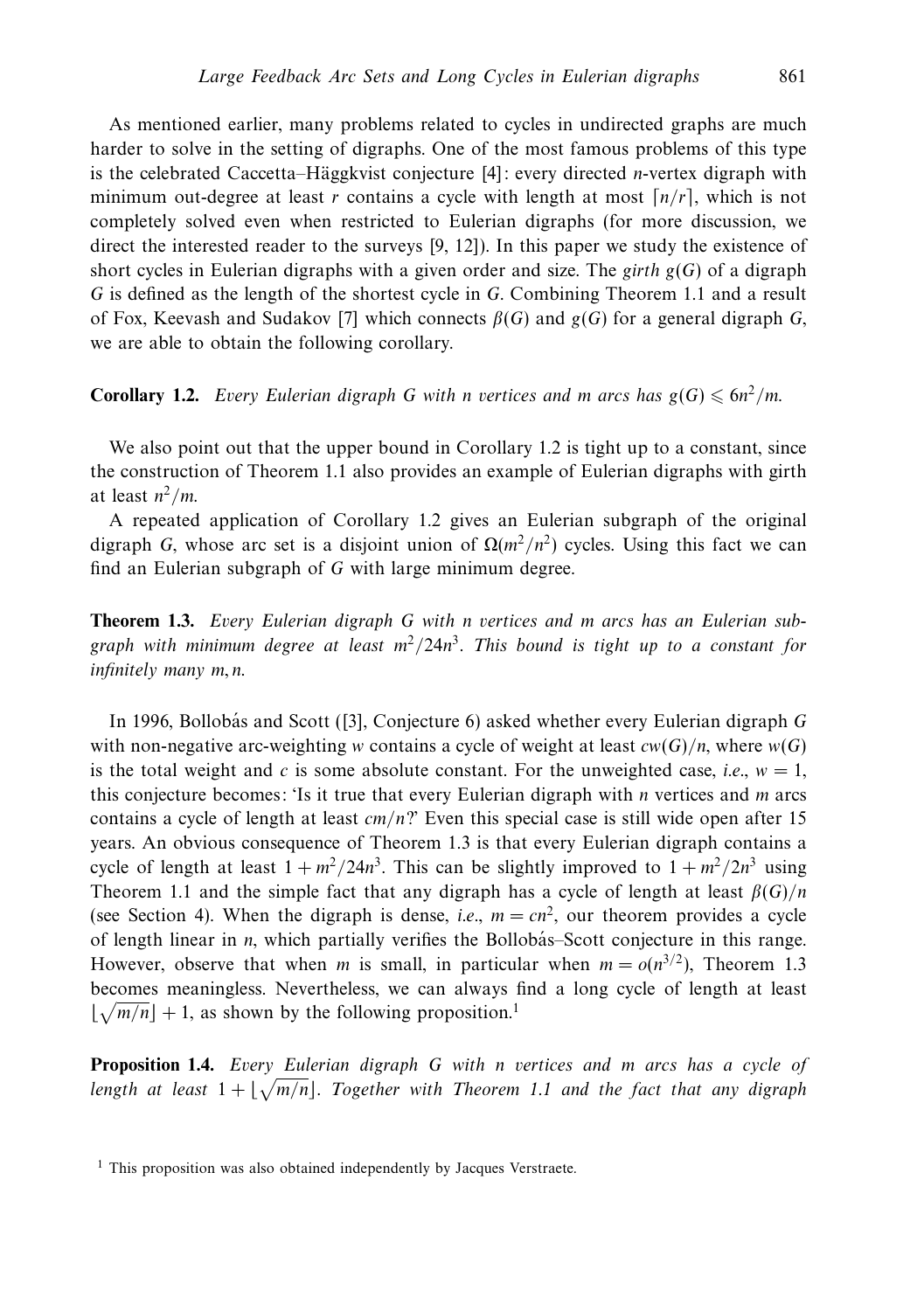has a cycle of length at least *β*(*G*)*/n*, this implies that *G* has a cycle of length at least  $1 + \max\{m^2/2n^3, \lfloor \sqrt{m/n} \rfloor\}.$ 

The rest of this paper is organized as follows. In Section 2, we obtain our bounds for feedback arc sets by proving Theorem 1.1. Section 3 contains the proofs of our results for the existence of short cycles, long cycles, and subgraph with large minimum degree. The final section contains some concluding remarks and open problems.

# **2. Feedback arc sets**

This section contains the proofs of Theorem 1.1. Consider some linear order of the vertex set of an Eulerian digraph  $G = (V, E)$  with *n* vertices and *m* arcs. Let  $v_i$  be the *i*th vertex in this order. We say that  $v_i$  is *before*  $v_j$  if  $i < j$ . An arc  $(v_i, v_j)$  is a *forward* arc if  $i < j$ , and is a *backward* arc if  $i > j$ . Observe that every cycle contains at least one backward arc. Hence,  $\beta(G)$  is precisely the minimum number of backward arcs over all linear orderings. We prove Theorem 1.1 by showing that any linear order of *V* has at least as many backward arcs as the amount stated in the theorem. We first require the following simple lemma. Here a cut is defined as a partition of the vertices of a digraph into two disjoint subsets.

**Lemma 2.1.** In any cut  $(A, V \setminus A)$  of an Eulerian digraph, the number of arcs from A to *V* \ *A* equals the number of arcs from *V* \ *A* to *A*.

**Proof.** The sum of the out-degrees of the vertices of *A* equals the sum of the in-degrees of the vertices of *A*. Each arc with both endpoints in *A* contributes one unit to each of these sums. Hence, the number of arcs with only one endpoint in *A* splits equally between arcs that go from *A* to  $V \setminus A$  and arcs that go from  $V \setminus A$  to *A*.  $\Box$ 

**Proof of Theorem 1.1.** First we construct an infinite family of Eulerian digraphs that achieves the bound in Theorem 1.1. For any positive integers *n, m* such that  $t := m/n$  is an integer, we define the Cayley digraph  $G(n, m)$  to have vertex set  $\{0, 1, \ldots, n-1\}$  and arc set  $\{(i, i + j): 1 \leq i \leq n, 1 \leq j \leq t\}$ , where all additions are modulo *n*. From the definition, it is easy to verify that  $G(n, m)$  is an Eulerian digraph. Consider an order of the vertex set such that vertex *i* is the *i*th vertex in this order. We observe that for  $n - t + 1 \leq i \leq n$ , vertex *i* has backward arcs  $(i, j)$ , where  $1 \leq j \leq t - (n - i)$  and there is no backward arc from vertex *i* for  $i \leq n - t$ . Therefore,

$$
\beta(G(n,m)) \leqslant \sum_{i=n-t+1}^{n} t - (n-i) = \sum_{j=1}^{t} j = \binom{t+1}{2} = \frac{m^2}{2n^2} + \frac{m}{2n}.
$$

Next we prove the bound for arbitrary Eulerian digraph. Fix an Eulerian digraph *G* with  $|V| = n$  and  $|E| = m$ . We claim that it suffices to only consider Eulerian digraphs which are 2-cycle-free, *i.e.*, between any pair of vertices  $\{i, j\}$  there do not exist arcs in two different directions. Suppose there are *k* different 2-cycles in *G*. By removing all of them, we delete exactly  $2k$  arcs. Note that the resulting 2-cycle-free digraph  $G'$  is still Eulerian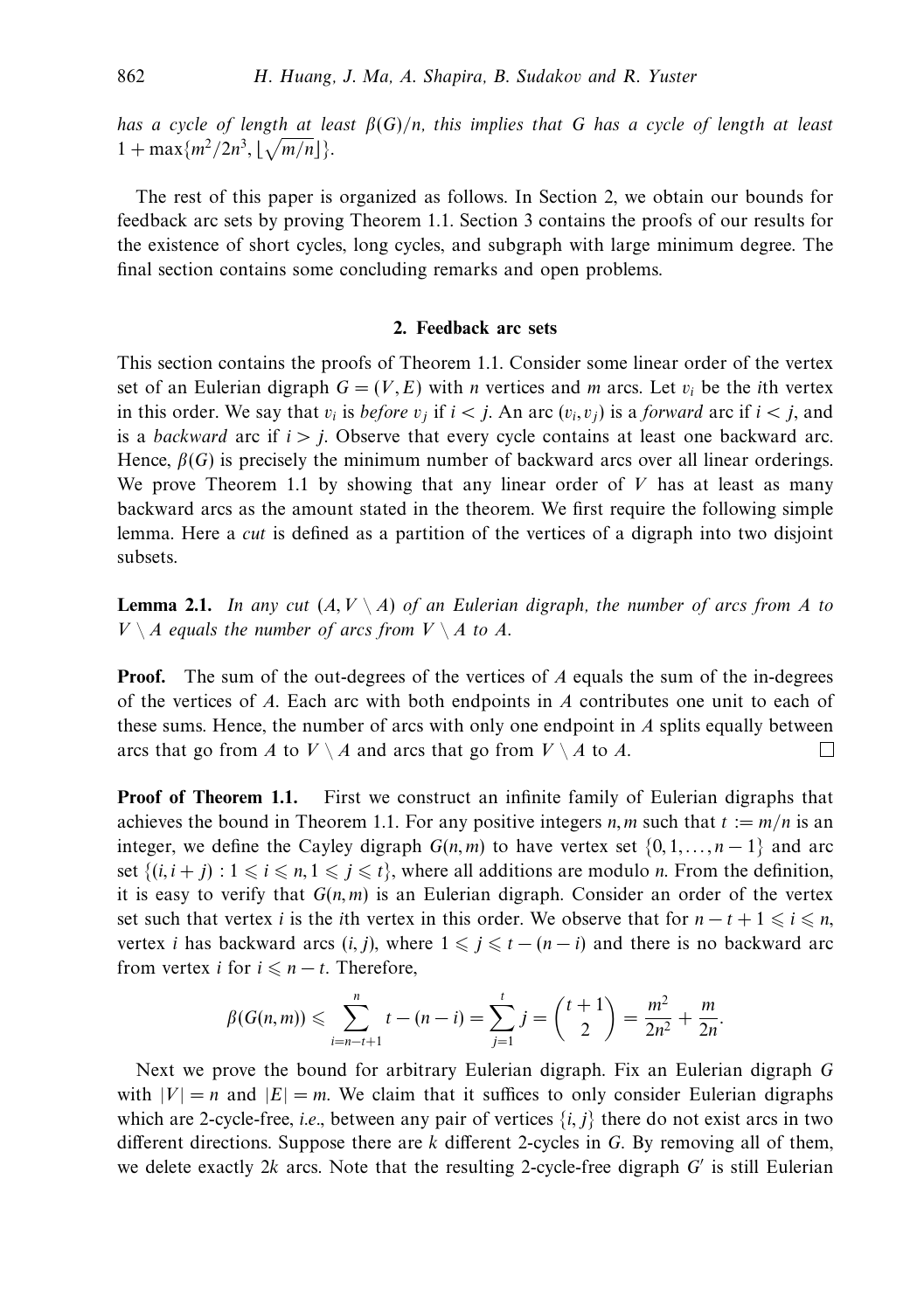and contains *m* − 2*k* arcs. Therefore if Theorem 1.1 is true for all 2-cycle-free Eulerian digraphs, then

$$
\beta(G') \geqslant \frac{(m-2k)^2}{2n^2} + \frac{m-2k}{2n}.
$$

Obviously, in any linear order of *V*(*G*), exactly half of the 2*k* arcs deleted must be backward arcs. Therefore,

$$
\beta(G) \ge \beta(G') + k \ge \frac{(m-2k)^2}{2n^2} + \frac{m-2k}{2n} + k = \left(\frac{m^2}{2n^2} + \frac{m}{2n}\right) - \frac{2k(m-k)}{n^2} + k - \frac{k}{n}
$$

$$
\ge \left(\frac{m^2}{2n^2} + \frac{m}{2n}\right) - \frac{2k\binom{n}{2}}{n^2} + k - \frac{k}{n} = \frac{m^2}{2n^2} + \frac{m}{2n}.
$$

The last inequality follows from the fact that  $m - k \leq \binom{n}{2}$ , since  $m - k$  counts the number of pairs of vertices with one arc between them.

From now on, we always assume that *G* is a 2-cycle-free Eulerian digraph. In order to prove a lower bound on  $\beta(G)$ , we fix a linear ordering  $v_1 < v_2 < \cdots < v_n$  with the minimum number,  $\beta(G)$ , of backward arcs. It will be important for the analysis to consider the *length* of an arc  $(v_i, v_j)$ , which is  $|i - j|$ . Observe that the length of any arc is an integer in  $\{1,\ldots,n-1\}$ . Moreover, we call an arc *short* if its length is at most  $n/2$ . Otherwise, it is long.

Partition the arc set *E* into two parts, *S* and *L*, where *S* contains the short arcs and *L* contains the long arcs. For a vertex  $v_i$ , let  $s_i$  denote the number of short arcs connecting *v<sub>i</sub>* with some *v<sub>i</sub>* where  $j > i$ . It is important to note that at this point we claim nothing regarding the directions of these arcs. Since *G* is 2-cycle-free,  $s_i \leq n - i$ . As each short arc  $(v_i, v_j)$  contributes exactly one to either  $s_i$  or  $s_j$ , we have that

$$
\sum_{i=1}^n s_i = |S|.
$$

We now estimate the sum of the lengths of the short arcs. Consider some vertex  $v_i$ . Since *G* is 2-cycle-free, the  $s_i$  short arcs connecting  $v_i$  to vertices appearing after  $v_i$  must have distinct lengths. Hence, the sum of their lengths is at least  $1 + 2 + \cdots + s_i = \binom{s_i+1}{2}$ . Thus, denoting by  $w(S)$  the sum of the lengths of the short arcs, we have that

$$
w(S) \geqslant \sum_{i=1}^{n} {s_i + 1 \choose 2}.
$$
\n
$$
(2.1)
$$

Next we calculate the sum of the lengths of the long arcs, which is denoted by  $w(L)$ . There is at most one long arc of length  $n-1$ . There are at most two arcs of length  $n-2$ , and, more generally, there are at most  $n - i$  arcs of length *i*. Thus, if we denote by  $t_i$  the number of long arcs of length *i* for  $i \geq n/2 + 1$  and set  $t_i = 0$  for  $i \leq n/2$ , we have that  $t_i \leq n - i$ , and

$$
w(L) = \sum_{i=1}^{n} i \cdot t_i.
$$
\n
$$
(2.2)
$$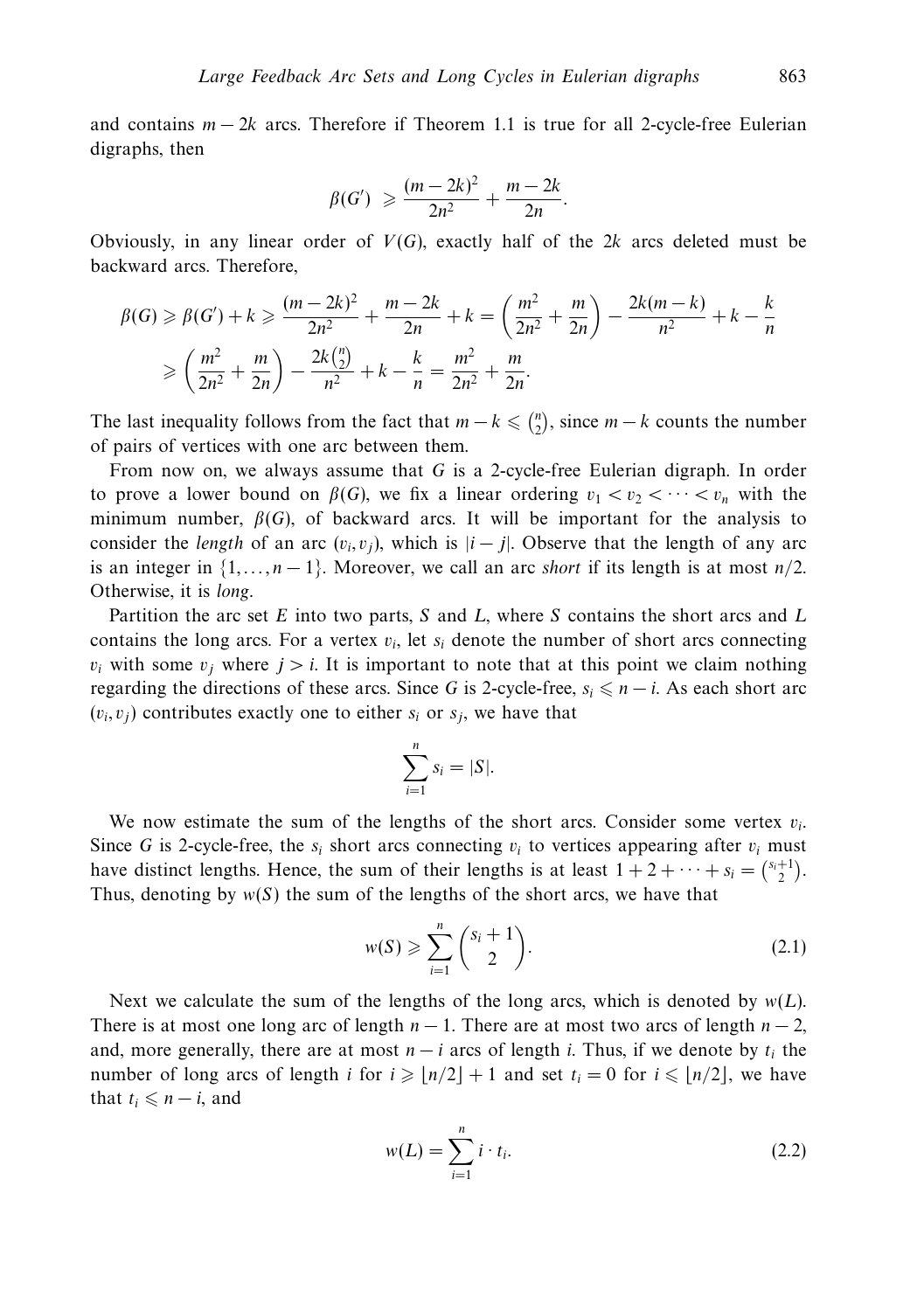Obviously,

$$
\sum_{i=1}^{n} t_i + \sum_{i=1}^{n} s_i = |L| + |S| = m.
$$

Let  $A_i = \{v_1, \ldots, v_i\}$  and consider the cuts  $C_i = (A_i, V \setminus A_i)$  for  $i = 1, \ldots, n$ . Let  $c_i$  denote the number of arcs crossing  $C_i$  (and notice that  $c_n = 0$ ). Since an arc of length *x* crosses precisely *x* of these cuts, we have that

$$
\sum_{i=1}^{n} c_i = w(S) + w(L). \tag{2.3}
$$

Consider a pair of cuts  $C_i$ ,  $C_{i+|n/2|}$  for  $i = 1, \ldots, \lfloor n/2 \rfloor$ . If an arc crosses both  $C_i$  and  $C_{i+|n/2|}$  then its length is at least  $n/2 + 1$ . Hence, a short arc cannot cross both of these cuts. Let  $y_i$  denote the number of long arcs that cross both of these cuts. By Lemma 2.1,  $c_i/2$  backward arcs cross  $C_i$  and  $c_{i+|n/2|}/2$  backward arcs cross  $C_{i+|n/2|}$ , and we have counted at most *yi* such arcs twice. It follows that the number of backward arcs is at least

$$
\frac{1}{2}(c_i + c_{i+\lfloor n/2 \rfloor}) - y_i.
$$

Averaging over all  $|n/2|$  such pairs of cuts, it follows that the number of backward arcs is at least

$$
\frac{1}{\lfloor n/2 \rfloor} \sum_{i=1}^{\lfloor n/2 \rfloor} \left( \frac{1}{2} (c_i + c_{i+\lfloor n/2 \rfloor}) - y_i \right).
$$
 (2.4)

As each long arc of length *j* crosses precisely  $j - \lfloor n/2 \rfloor$  pairs of cuts  $C_i$  and  $C_{i+\lfloor n/2 \rfloor}$ , we have

$$
\sum_{i=1}^{\lfloor n/2 \rfloor} y_i = \sum_{j \geqslant \lfloor n/2 \rfloor} t_j(j - \lfloor n/2 \rfloor) = w(L) - |L| \cdot \lfloor n/2 \rfloor.
$$

This, together with (2.3) and (2.4), gives

$$
\beta(G) \geq \frac{1}{\lfloor n/2 \rfloor} \left( \frac{1}{2} (w(S) + w(L)) - (w(L) - |L| \cdot \lfloor n/2 \rfloor) \right)
$$
  
 
$$
\geq \frac{w(S) - w(L)}{2\lfloor n/2 \rfloor} + |L|.
$$
 (2.5)

Note that when  $n = 2k$  is even, the above inequality becomes

$$
\beta(G) \geqslant \frac{w(S) - w(L)}{n} + |L|.
$$

Next we show that when  $n = 2k + 1$  is odd, the same inequality still holds. To see this, first assume that  $w(S) \ge w(L)$ . Then, applying inequality (2.5), we have that for  $n = 2k + 1$ ,

$$
\beta(G) \geqslant \frac{w(S) - w(L)}{2k} + |L| \geqslant \frac{w(S) - w(L)}{n} + |L|.
$$

Next suppose that  $w(S) < w(L)$ . Instead of considering the cuts  $C_i$  and  $C_{i+k}$ , we look at the pair  $C_i$  and  $C_{i+k+1}$  for  $i = 1, \ldots, k$ . Moreover, denote by  $z_i$  the number of long arcs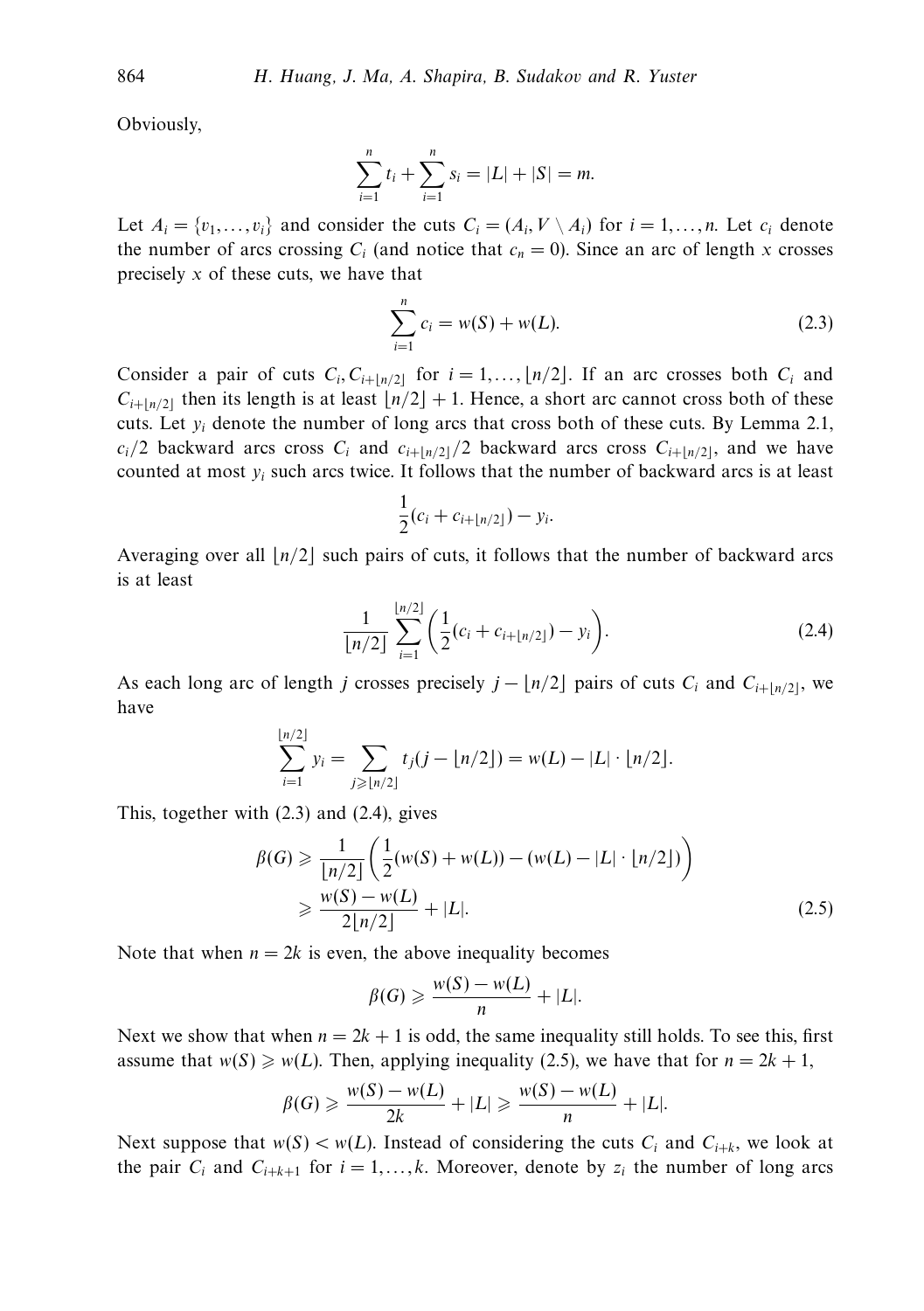that cross both of these cuts. By an argument similar to that used earlier, the number of backward arcs is at least  $\frac{1}{2}(c_i + c_{i+k+1}) - z_i$  for  $1 \le i \le k$ , and  $c_i/2$  for  $i = k + 1$ . This provides  $k + 1$  lower bounds for  $\beta(G)$ , and we will average over all of them. Since each long arc of length *j* crosses precisely  $j - (k + 1)$  pairs of cuts  $C_i$  and  $C_{i+k+1}$ , we again have that

$$
\sum_{i=1}^{k} z_i = \sum_{j \ge k+1} t_j (j - (k+1)) = w(L) - (k+1)|L|,
$$

and we have

$$
\beta(G) \geq \frac{1}{k+1} \left( \sum_{i=1}^{k} \left( \frac{1}{2} (c_i + c_{i+k+1}) - z_i \right) + \frac{c_{k+1}}{2} \right)
$$
  
\n
$$
\geq \frac{1}{k+1} \left( \frac{1}{2} (w(S) + w(L)) - (w(L) - (k+1)|L|) \right)
$$
  
\n
$$
\geq \frac{w(S) - w(L)}{2k+2} + |L| \geq \frac{w(S) - w(L)}{n} + |L|,
$$

where we use the fact that  $w(L) > w(S)$ .

Using our lower bound estimate (2.1) for  $w(S)$  and the expression (2.2) for  $w(L)$ , we obtain

$$
\beta(G) \geq \frac{w(S) - w(L)}{n} + |L|
$$
  
\n
$$
\geq \frac{1}{n} \left( \sum_{i=1}^{n} {s_i + 1 \choose 2} - \sum_{i=1}^{n} i \cdot t_i \right) + \sum_{i=1}^{n} t_i
$$
  
\n
$$
= \frac{1}{n} \left( \sum_{i=1}^{n} {s_i + 1 \choose 2} + (n - i)t_i \right).
$$
 (2.6)

Define

$$
F(s_1,...,s_n;t_1,...,t_n) := \sum_{i=1}^n {s_i + 1 \choose 2} + (n-i)t_i.
$$

In order to find a lower bound of  $\beta(G)$ , we need to solve the following integer optimization problem:

$$
F(m, n) := \min F(s_1, \dots, s_n; t_1, \dots, t_n)
$$
  
subject to  $s_i \le n - i$ ,  $t_i \le n - i$ ,  $\sum_{i=1}^n s_i + \sum_{i=1}^n t_i = m$ .

Lemma 2.2 below provides a precise solution to this optimization problem, which gives that  $F(m, n) = tm - (t^2 - t)n/2$ , where  $t = \lceil m/n \rceil$ . Hence, if we assume that  $m = tn - k$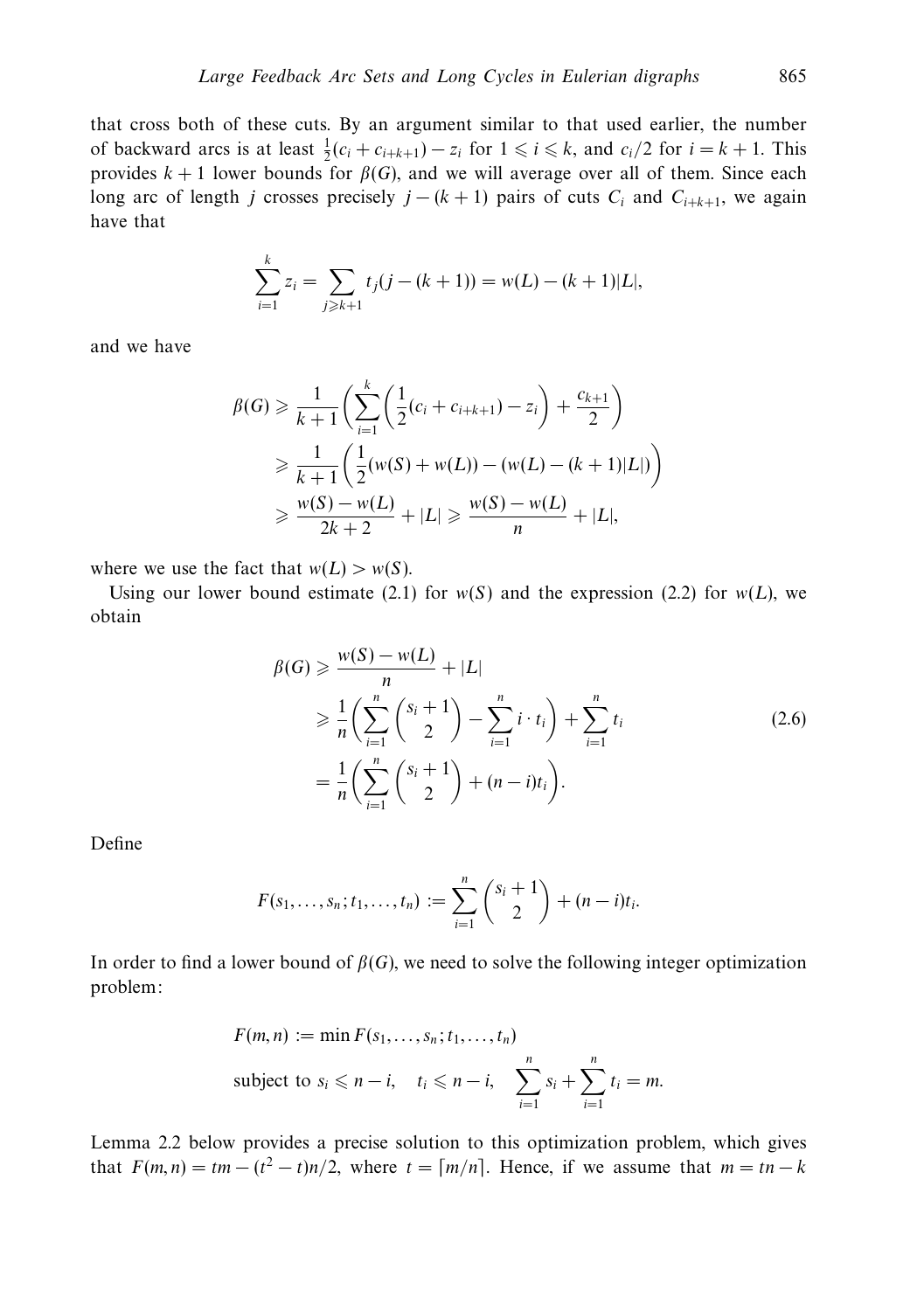with  $0 \leq k \leq n-1$ , then

$$
\beta(G) \ge \frac{1}{n} F(m, n) = \frac{tm}{n} - \frac{t^2 - t}{2} = \frac{t(tn - k)}{n} - \frac{t^2 - t}{2}
$$

$$
= \frac{t^2 + t}{2} - \frac{tk}{n} \ge \frac{t^2 + t}{2} - \frac{tk}{n} + \left(\frac{k^2}{2n^2} - \frac{k}{2n}\right)
$$

$$
= \frac{(tn - k)^2}{2n^2} + \frac{tn - k}{2n} = \frac{m^2}{2n^2} + \frac{m}{2n}.
$$

The last inequality is because  $0 \le k \le n - 1$ , so  $0 \le k/n < 1$  and  $k^2/2n^2 \le k/2n$ . Note that equality is possible only when *m* is a multiple of *n*.  $\Box$ 

**Lemma 2.2.**  $F(m, n) = tm - (t^2 - t)n/2$ , where  $t = \lceil m/n \rceil$ .

**Proof.** The proof of this lemma consists of several claims. We set  $a_i = s_i + t_i$ . Then  $0 \le a_i \le 2(n - i)$ ,  $s_i \le n - i$ , and  $\sum_i a_i = m$ , and the objective function becomes

$$
\binom{s_i+1}{2}+(n-i)t_i=\frac{1}{2}s_i^2-(n-i-1/2)s_i+(n-i)a_i.
$$

Since  $s_i$  is an integer, this function of  $s_i$  is minimized when  $s_i = n - i$  if  $a_i \geq n - i$ , and when  $s_i = a_i$  if  $a_i < n - i$ . Therefore, subject to  $\sum_i a_i = m$  and  $a_i \leq 2(n - i)$ , we want to minimize

$$
F = \sum_{a_i < n-i} \binom{a_i + 1}{2} + \sum_{a_i \ge n-i} \binom{n-i+1}{2} + (n-i)(a_i - (n-i))
$$
\n
$$
= \sum_{a_i < n-i} \binom{a_i + 1}{2} + \sum_{a_i \ge n-i} \binom{(n-i)a_i - \binom{n-i}{2}}{2}.
$$
\n(2.7)

For convenience, define  $A = \{i : a_i < n - i\}$ , and  $B = \{i : a_i \geq n - i\}$ .

**Claim 1.** For any  $i \in A$ , if we increase  $a_i$  by 1 then *F* increases by  $a_i + 1$ , and if we decrease  $a_i$  by 1 then *F* decreases by  $a_i$ . For any  $j \in B$ , if we increase (decrease)  $a_j$  by 1 then *F* increases (decreases) by  $n - j$ .

**Proof.** Note that when  $a_i = n - i$  or  $a_i = n - i - 1$ ,  $\binom{a_i+1}{2} = (n - i)a_i - \binom{n-i}{2}$ , therefore if we increase  $a_i$  by 1 for any  $i \in A$ , the contribution of  $a_i$  to F always increases by  $\binom{a_i+2}{2} - \binom{a_i+1}{2} = a_i + 1$ . When we decrease  $a_i$  by 1, *F* decreases by  $\binom{a_i+1}{2} - \binom{a_i}{2} = a_i$ . It is also easy to see that for any  $j \in B$ , if we increase or decrease  $a_j$  by 1, the contribution of  $\Box$  $a_i$  to *F* always increases or decreases by  $n - j$ .

**Claim 2.** *F* is minimized when  $A = \{1, ..., l-1\}$  and  $B = \{l, ..., n\}$  for some integer *l*.

**Proof.** We prove Claim 2 by contradiction. Suppose this statement is false. Then *F* is minimized by some  $\{a_i\}_{i=1}^n$  such that there exists  $i < j$ ,  $i \in B$  and  $j \in A$ . Now we decrease *a<sub>i</sub>* by 1 and increase  $a_j$  by 1, which can be done since  $a_j < 2(n-j)$ . Then by Claim 1,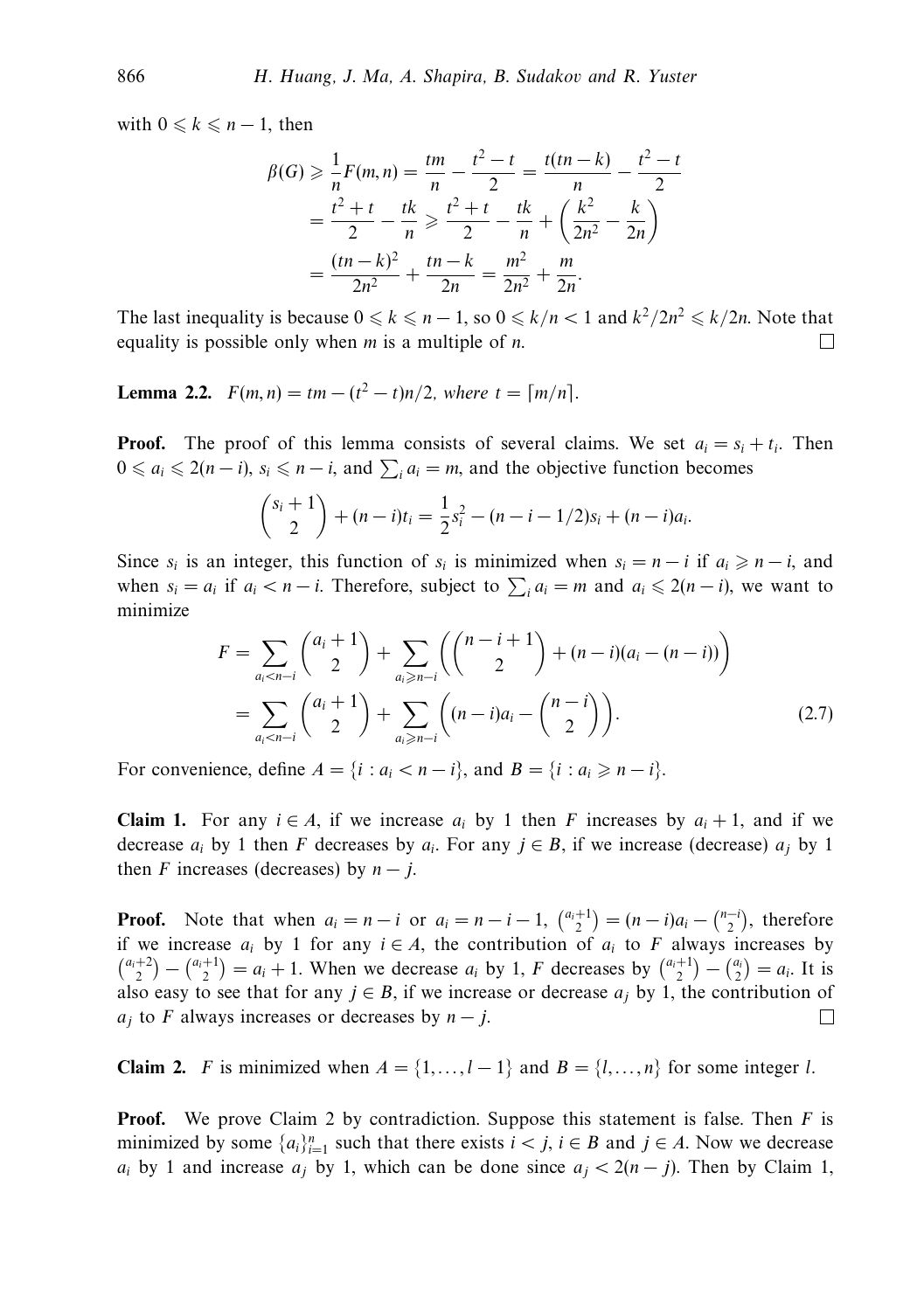*F* decreases by  $(n-i) - (a_j + 1) \ge n - (j-1) - (a_j + 1) = (n - j) - a_j > 0$  since  $j \in A$ , which contradicts the minimality of *F*. П

We have  $\sum_{i=1}^{n} a_i = m$ , which is fixed. The next claim shows that in order to minimize *F*, we need to take the variables whose index is in *B* to be as large as possible, with at most one exception.

**Claim 3.** *F* is minimized when  $A = \{1, \ldots, l-1\}$  and  $B = \{l, \ldots, n\}$  for some integer *l*. Moreover,  $a_i = 2(n - i)$  for all  $i \geq 1 + 1$ .

**Proof.** First note that for  $i \in B$ , its contribution to *F* is  $(n - i)a_i - \binom{n-i}{2}$ . The second term is fixed, and  $a_i$  has coefficient  $n - i$  which decreases in *i*. Therefore, when *F* is minimized, if *i* is the largest index in *B* such that  $a_i < 2(n-i)$ , then all  $j < i$  in *B* must satisfy  $a_j = n - j$ ; otherwise we might decrease  $a_j$  and increase  $a_i$  to make *F* smaller. Therefore, if *i* > *l*, we have  $a_{i-1} = n - i + 1$ . Note that if we increase  $a_i$  by 1 and decrease  $a_{i-1}$  by 1, by Claim 1 the target function *F* decreases by  $a_{i-1} - (n - i) = 1$ . Therefore the only possibility is that  $i = l$ , which proves Claim 3.  $\Box$ 

**Claim 4.** There is an extremal configuration for which  $a_i = n - l$  or  $a_i = n - l + 1$  for *i* ≤ *l* − 1, *a<sub>l</sub>* is between *n* − *l* and 2(*n* − *l*), and *a<sub>i</sub>* = 2(*n* − *i*) for *i* ≥ *l* + 1.

**Proof.** From Claim 3, we know that in an extremal configuration,  $a_i < n - i$  for  $1 \le i \le l-1$ ,  $n-l \le a_l \le 2(n-l)$ , and  $a_i = 2(n-i)$  for  $i \ge l+1$ . Among all extremal configurations, we take one with the largest *l*, and for all such configurations, we take one for which  $a_l$  is the smallest. For such a configuration, if we increase  $a_i$  by 1 for some *j* ∈ *A* and decrease  $a_l$  by 1, then by Claim 1, *F* increases by  $(a_l + 1) - (n - l)$ , which must be non-negative. Suppose  $a_j + 1 = n - l$ . If *j* is changed to be in *B*, it contradicts Claim 3 no matter whether *l* remains in *B* or is changed to be in *A*; if *j* remains in *A*, it contradicts the maximality of *l* if *l* is changed to be in *A* or contradicts the minimality of *a<sub>l</sub>* if *l* remains in *B*. Therefore  $a_j \geq n - l$  for every  $1 \leq j \leq l - 1$ . We next consider two cases: either  $a_l$  is equal to  $2(n - l)$ , or strictly less than  $2(n - l)$ .

**Case 1:**  $a_l = 2(n - l)$ . From the discussions above, we already know that  $a_j \geq n - l$  for every  $1 \leq j \leq l-1$ . In particular  $a_{l-1} = n-l$ , since it is strictly less than  $n-(l-1)$ . If, for some  $j \leq l-1$ ,  $a_j \geq n-l+2$ , then we can decrease  $a_j$  by 1 and increase  $a_{l-1}$  by 1, since  $a_j$  is strictly greater than 0 and  $a_{l-1}$  is strictly less than  $2(n-l+1)$ . By Claim 1, *F* decreases by  $a_j - (n - l + 1) \geq 1$ , which contradicts the minimality of *F*. Hence we have that  $n - l \leq a_j \leq n - l + 1$  for every  $j \leq l - 1$ .

**Case 2:**  $a_l < 2(n - l)$ . If we decrease  $a_j$  by 1 and increase  $a_l$  by 1, *F* decreases by  $a_j - (n - l)$ by Claim 1. Therefore  $a_j \le n - l$  by the minimality of *F*, and hence  $a_j = n - l$  for all  $1 \leqslant j \leqslant l-1$ .

In both cases, the extremal configuration consists of  $n - l$  or  $n - l + 1$  for the first  $l - 1$ variables,  $a_l$  is between  $n - l$  and  $2(n - l)$ , and  $a_i = 2(n - i)$  for  $i \geq l + 1$ .  $\Box$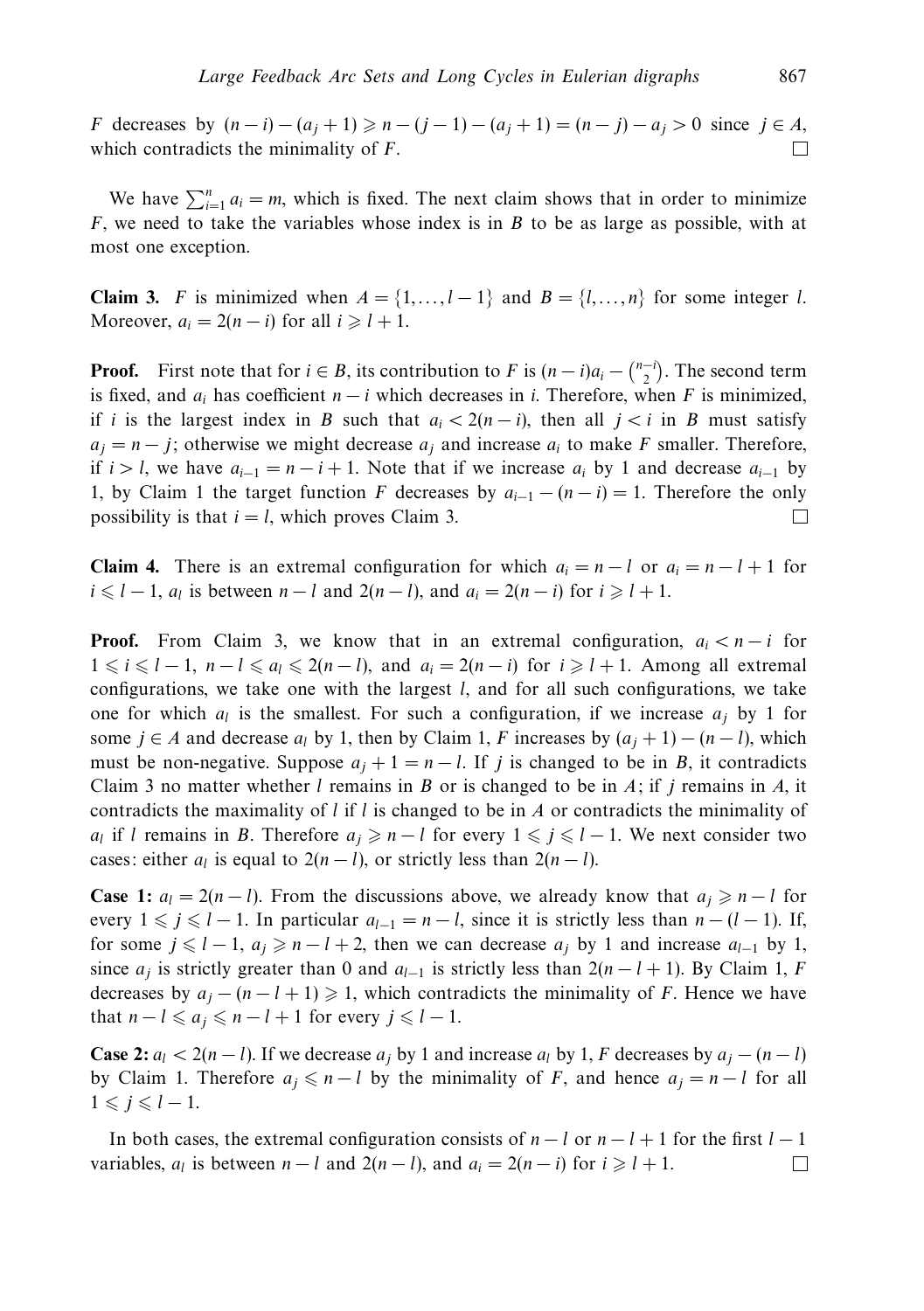By Claim 4, we can bound the number of arcs *m* from both sides:

$$
m = \sum_{i=1}^{l-1} a_i + \sum_{i=l}^{n} a_i \ge (l-1)(n-l) + (n-l) + \sum_{i=l+1}^{n} 2(n-i) = (n-l)(n-1),
$$
  

$$
m = \sum_{i=1}^{l-1} a_i + \sum_{i=l}^{n} a_i < (l-1)(n-l+1) + \sum_{i=l}^{n} 2(n-i) = (n-l+1)(n-1).
$$

Solving these two inequalities, we get

$$
n-\frac{m}{n-1}\leqslant l
$$

Let  $m = tn - k$ , where  $t = \lfloor m/n \rfloor$  and  $0 \le k \le n - 1$ . It is not difficult to check that if  $t \ge k, l = n - t$  and if  $t < k, l = n - t + 1$ .

Now let *x* be the number of variables  $a_1, \ldots, a_{l-1}$  which are equal to  $n - l + 1$ . Since  $a_i = 2(n - i)$  for  $i \geq l + 1$ , we have that

$$
x + a_l = m - (l - 1)(n - l) - \sum_{i \ge l+1} a_i = m - (n - 2)(n - l). \tag{2.8}
$$

When  $t \ge k$ , then  $l = n - t$  and

$$
x + a_l = m - (n - 2)t = 2t - k < 2t = 2(n - l),
$$

and hence  $a_l < 2(n - l)$ . By the analysis of the second case in Claim 4,  $a_i = n - l = t$ for all  $j \le l-1$ , and therefore  $x = 0$  and  $a_l = 2t - k$ . Since  $l = n-t$ , then using the summation formula  $\sum_{k=1}^{n} k^2 = k(k+1)(2k+1)/6$ , we have from (2.7) that (with details of the calculation omitted)

$$
F = {t+1 \choose 2}(n-t-1) + t(2t-k) - {t \choose 2} + \sum_{i \ge l+1} \left(2(n-i)^2 - {n-i \choose 2}\right)
$$
  
=  $tm - (t^2 - t)n/2$ .

Now we assume  $t < k$ , and so  $l = n - t + 1$ . Then, using (2.8) again,

$$
x + al = m - (n - 2)(t - 1) = n - k + 2(t - 1) > 2(t - 1) = 2(n - l).
$$

The only possibility without contradicting the second case in Claim 4 is that  $a_l = 2(n - l)$ and  $x = n - k$ . Thus there are  $n - k$  of  $a_1, \ldots, a_{l-1}$  which are equal to  $n - l + 1 = t$ , and the rest of  $k - t$  are equal to  $t - 1$ . Again by (2.7),

$$
F = {t+1 \choose 2}(n-k) + {t \choose 2}(k-t) + \sum_{i \geq l} \left(2(n-i)^2 - {n-i \choose 2}\right) = tm - (t^2 - t)n/2.
$$

 $\Box$ 

As we have covered both cases, we have completed the proof of Lemma 2.2.

#### **3. Short cycles, long cycles, and Eulerian subgraphs with high minimum degree**

In this section, we prove the existence of short cycles, long cycles, and subgraphs with large minimum degree in Eulerian digraphs. An important component in our proofs is the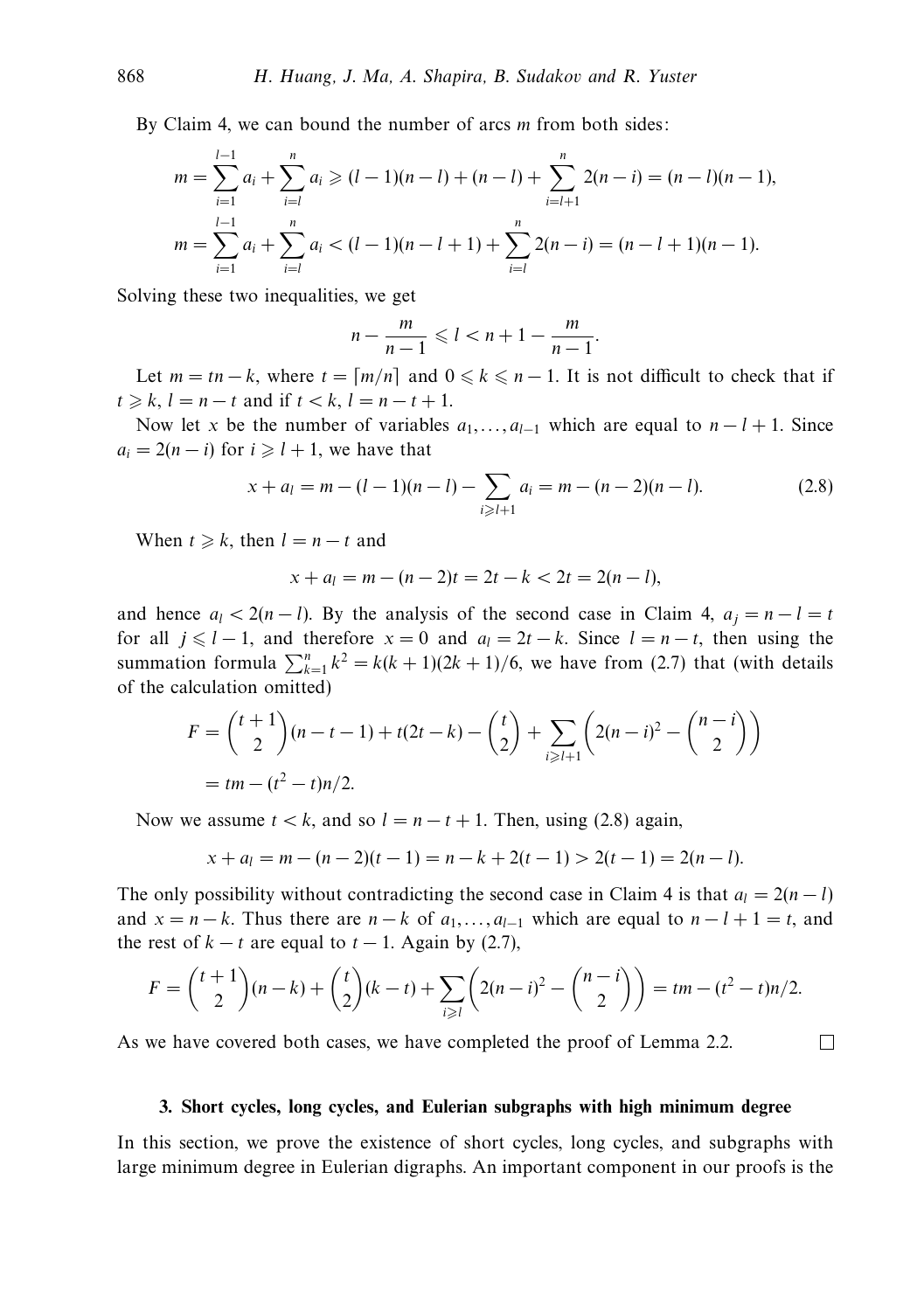following result by Fox, Keevash and Sudakov [7] on general digraphs. We point out that the original Theorem 1.2 in [7] was proved with a constant 25, which can be improved to 18 using exactly the same proof if we further assume  $r \geq 11$ .

**Theorem 3.1.** If a digraph *G* on *n* vertices has  $\beta(G) > 18n^2/r^2$ , with  $r \geq 11$ , then *G* contains *a* cycle of length at most *r*, i.e.,  $g(G) \le r$ .

Applying this theorem and Theorem 1.1, we can now prove Corollary 1.2, which says that every Eulerian digraph *G* with *n* vertices and *m* arcs contains a cycle of length at most 6*n*<sup>2</sup>*/m*.

**Proof of Corollary 1.2.** Let  $r = 6n^2/m$ . Given an Eulerian digraph *G* with *n* vertices and *m* arcs, if *G* contains a 2-cycle, then  $g(G) \leq 2 \leq 6n^2/m$ . So we may assume that *G* is 2-cycle-free and thus  $m \leqslant \binom{n}{2}$ . By Theorem 1.1,

$$
\beta(G) \geqslant \frac{m^2}{2n^2} + \frac{m}{2n} > \frac{m^2}{2n^2} = \frac{18n^2}{(6n^2/m)^2}.
$$

Since  $r = 6n^2/m > 6n^2/\binom{n}{2} > 11$ , we can use Theorem 3.1 to conclude that

$$
g(G) \leqslant r = \frac{6n^2}{m}.
$$

To see that this bound is tight up to a constant factor, we consider the construction of the Cayley digraphs in Theorem 1.1. It is not hard to see that if  $k = m/n$ , the shortest directed cycle in  $G(n, m)$  has length at least  $\lceil n/k \rceil \geqslant n^2/m$ . П

Next we show that every Eulerian digraph with *n* vertices and *m* arcs has an Eulerian subgraph with minimum degree  $\Omega(m^2/n^3)$ .

**Proof of Theorem 1.3.** We start with an Eulerian digraph *G* with *n* vertices and *m* arcs. Note that Corollary 1.2 implies that every Eulerian digraph with *n* vertices and at least  $m/2$  arcs contains a cycle of length at most  $12n^2/m$ . In every step, we pick one such cycle and delete all of its arcs from *G*. Obviously the resulting digraph is still Eulerian, and this process will continue until there are less than *m/*2 arcs left in the digraph. Therefore through this process we obtain a collection  $\mathscr C$  of *t* arc-disjoint cycles  $C_1, \ldots, C_t$ , where  $t \geq (m - m/2)/(12n^2/m) \geq m^2/24n^2$ . Denote by *H* the union of all these cycles, where obviously *H* is an Eulerian subgraph of *G*.

If *H* has minimum degree at least  $\left\lceil t/n \right\rceil \geq m^2/24n^3$ , then we are already done. Otherwise, we repeatedly delete from *H* any vertex *v* with degree  $d(v) \leqslant [t/n] - 1$ , together with all the  $d(v)$  cycles in  $\mathscr C$  passing through v. This process stops after a finite number of steps. In the end we delete at most  $n(\lceil t/n \rceil - 1) \le t - 1$  cycles in *€*, so the resulting digraph *H'* is non-empty. Moreover, every vertex in *H'* has degree at least  $\lceil t/n \rceil \geqslant m^2/24n^3$ . Since *H'* is the disjoint union of the remaining cycles, it is also an Eulerian subgraph of *G*, and we conclude the proof of Theorem 1.3. $\Box$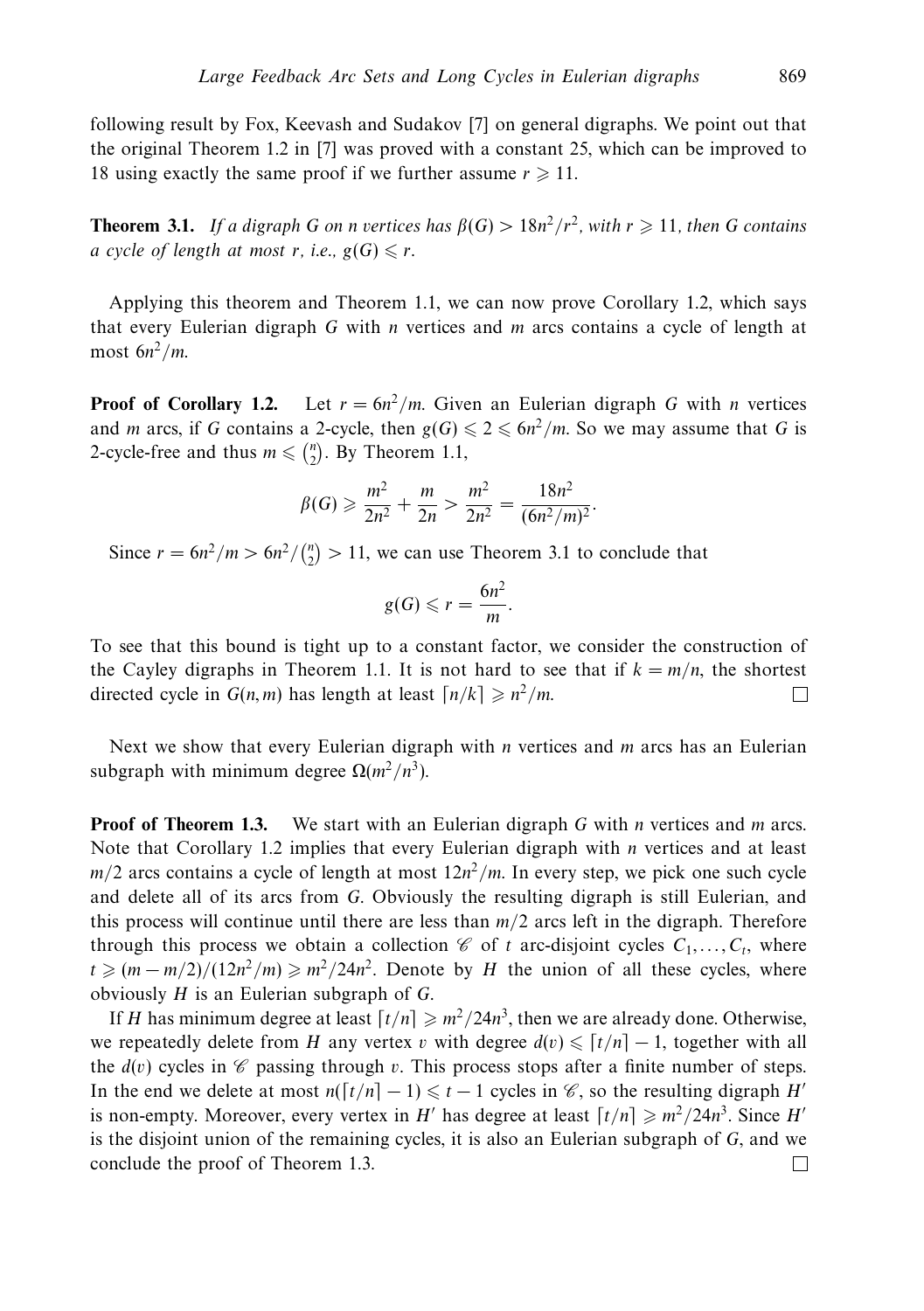

*Figure 1.* The Eulerian digraph  $H(s, t)$  with  $s = 3$ .

**Remark.** The proof of Theorem 1.3 also shows that *G* contains an Eulerian subgraph with minimum degree  $Ω(m²/n³)$  and at least  $Ω(m)$  arcs.

To see that the bound in Theorem 1.3 is tight up to a constant, for any integers  $s, t > 0$ , we construct an Eulerian digraph  $H := H(s, t)$  such that:

- $V(H) = (U_1 \cup \cdots \cup U_s) \cup (V_1 \cup \cdots \cup V_t), |U_i| = |V_i| = s \text{ for } 1 \leq i \leq s, 1 \leq j \leq t$ ,
- for any  $1 \leq i \leq t-1$  and vertices  $u \in V_i$ ,  $v \in V_{i+1}$ , the arc  $(u, v) \in E(H)$ ,
- for any  $1 \leq i \leq s$  and every vertex  $u \in U_i$ , there is an arc from *u* to the *i*th vertex in  $V_1$ , and another arc from the *i*th vertex in  $V_t$  to *u*.

It can be verified that  $H(s, t)$  is an Eulerian digraph with  $(s + t)s$  vertices and  $s^2(t + 1)$ arcs. Moreover, every cycle in  $H(s, t)$  must pass through a vertex in  $U_1 \cup \cdots \cup U_s$ , whose degree is exactly 1. Therefore any Eulerian subgraph of  $H(s, t)$  has minimum degree at most 1. Next we define the  $\delta$ -blowup  $H(s, t, \delta)$ : for any integer  $\delta > 0$ , we replace every vertex  $i \in V(H(s,t))$  with an independent set  $|W_i| = \delta$ , and each arc  $(i, j) \in E(H(s,t))$  by a complete bipartite digraph with arcs directed from  $W_i$  to  $W_j$ . The blowup digraph *H*(*s, t, δ*) is still Eulerian, and has  $n = s(s + t)\delta$  vertices and  $m = s^2(t + 1)\delta^2$  arcs. Taking  $t = 2s$ , we have that for  $H(s, 2s, \delta)$ ,

$$
\frac{m^2}{n^3} = \frac{(s^2(2s+1)\delta^2)^2}{(s(s+2s)\delta)^3} = \frac{1}{27}\left(2+\frac{1}{s}\right)^2\delta \geq \frac{4}{27}\delta.
$$

Note that, similarly to the previous discussion on  $H(s, t)$ , every cycle in the blowup *H*(*s*, 2*s*,  $\delta$ ) contains at least one vertex with degree  $\delta$ . Therefore, the minimum degree of any Eulerian subgraph of  $H(s, 2s, \delta)$  is at most  $\delta \leq \frac{27}{4} \frac{m^2}{n^3}$ . This implies that the bound in Theorem 1.3 is tight up to a constant factor for infinitely many *m, n*.

Before proving Proposition 1.4, let us recall the following easy fact.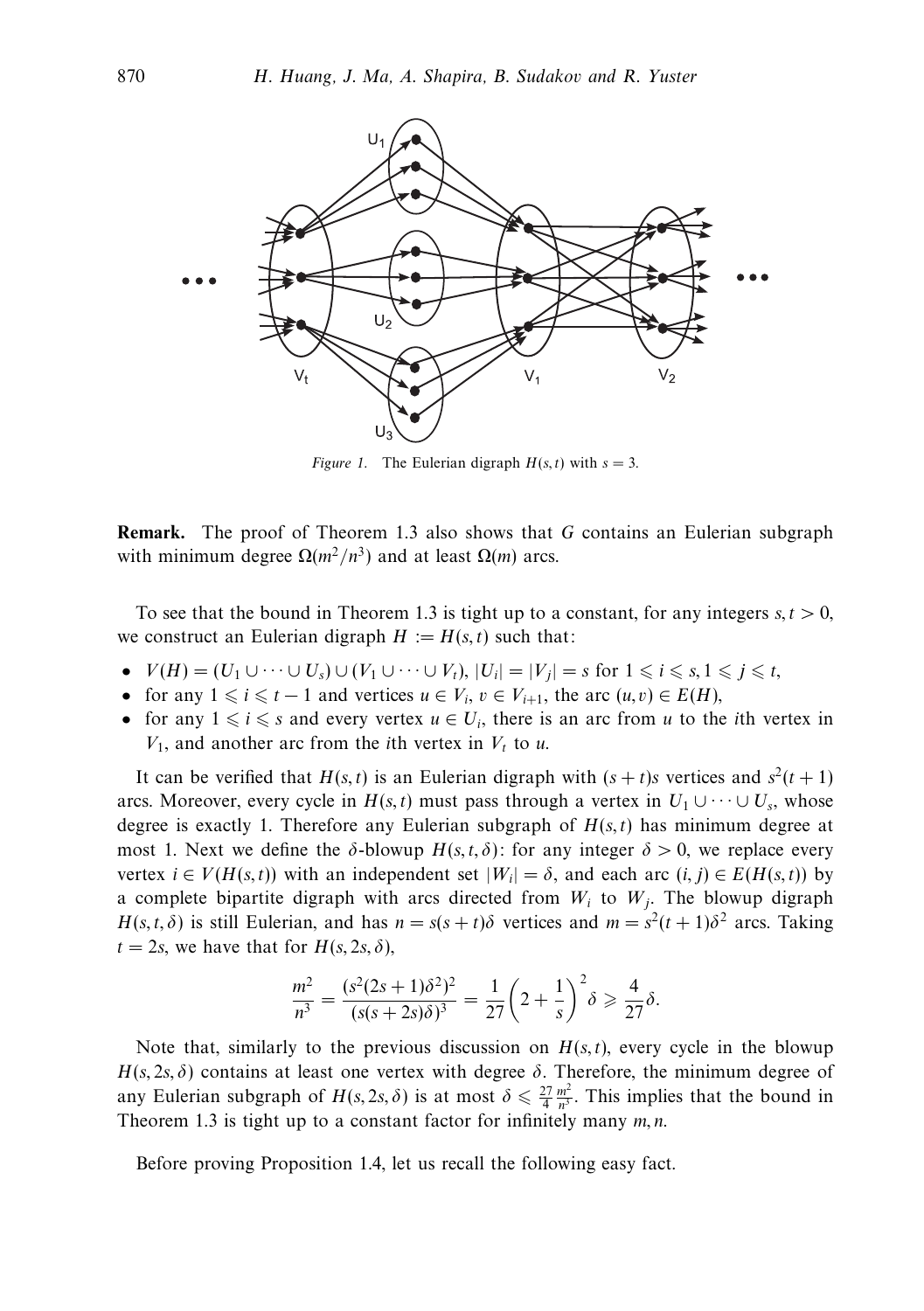**Proposition 3.2.** If a digraph *G* has minimum out-degree  $\delta^+(G)$ , then *G* contains a directed cycle of length at least  $\delta^+(G)+1$ .

**Proof.** Let  $P = v_1 \rightarrow v_2 \rightarrow \cdots \rightarrow v_t$  be the longest directed path in *G*. Then all the out-neighbours of  $v_t$  must lie on this path, otherwise *P* will become longer. If  $i < t$ is minimal with  $(v_t, v_i) \in E(G)$ , then  $v_i \to \cdots \to v_t \to v_i$  gives a cycle of length at least  $d^+(v_t) + 1 \geq \delta^+(G) + 1.$ П

This proposition, together with Theorem 1.3, shows that an Eulerian digraph *G* with *n* vertices and *m* arcs contains a cycle of length at least  $1 + m^2/24n^3$ . As discussed in the Introduction, this can be slightly improved to  $1 + m^2/2n^3$ , but these bounds become meaningless when the number of arcs *m* is small. However, we may use a different approach to obtain a cycle of length at least  $\lfloor \sqrt{m/n} \rfloor + 1$ .

**Proof of Proposition 1.4.** To prove that any Eulerian digraph *G* with *n* vertices and *m* arcs has a cycle of length at least  $\lfloor \sqrt{m/n} \rfloor + 1$ , we use induction on the number of vertices *n*. Note that the base case when  $n = 2$  is obvious, since the only Eulerian digraph is the 2-cycle with  $\lfloor \sqrt{m/n} \rfloor + 1 = 2$ . Suppose the statement is true for *n* − 1. Consider an Eulerian digraph *G* with *n* vertices and *m* arcs. If its minimum degree  $\delta^+(G)$  is at least  $\lfloor \sqrt{m/n} \rfloor$ , by Proposition 3.2, *G* already contains a cycle of length at least  $1 + \lfloor \sqrt{m/n} \rfloor$ . Therefore we can assume that there exists a vertex *v* with  $\lfloor \sqrt{m/n} \rfloor > d^+(v) := t$ . As G is Eulerian, there exist *t* arc-disjoint cycles  $C_1, C_2, \ldots, C_t$  passing through *v*. If one of these cycles has length at least  $\lfloor \sqrt{m/n} \rfloor + 1$ , then again we are done. Otherwise,  $|C_i| \leq \lfloor \sqrt{m/n} \rfloor$ for all  $1 \leq i \leq t$ . Now we delete from G the vertex *v* together with the arcs of the cycles  $C_1, \ldots, C_t$ . The resulting Eulerian digraph has  $n-1$  vertices and *m'* arcs, where

$$
m' = m - \sum_{i=1}^t |C_i| \geq m - t \lfloor \sqrt{m/n} \rfloor \geq m \left(1 - \frac{1}{n}\right).
$$

By the inductive hypothesis, the new digraph (therefore *G*) has a cycle of length at least

$$
1+\sqrt{m/(n-1)}\geqslant 1+\sqrt{m\left(1-\frac{1}{n}\right)/(n-1)}\geqslant 1+\lfloor\sqrt{m/n}\rfloor.
$$

# **4. Concluding remarks**

We end with some remarks on the Bollobás–Scott conjecture whose unweighted version states that an Eulerian digraph with *n* vertices and *m* arcs has a cycle of length  $\Omega(m/n)$ . The 'canonical' proof for showing that an undirected graph with this many vertices and edges has a cycle of length *m/n* proceeds by first passing to a subgraph *G* with minimum degree at least *m/n* and then applying Proposition 3.2 to *G* . We can then interpret the second statement of Theorem 1.3 as stating that when applied to Eulerian digraphs, this approach can only produce cycles of length  $O(m^2/n^3)$ .

There is, however, another way to show that an undirected graph has a cycle of length *m/n* using depth-first search (DFS). Recall that the DFS is a graph algorithm that visits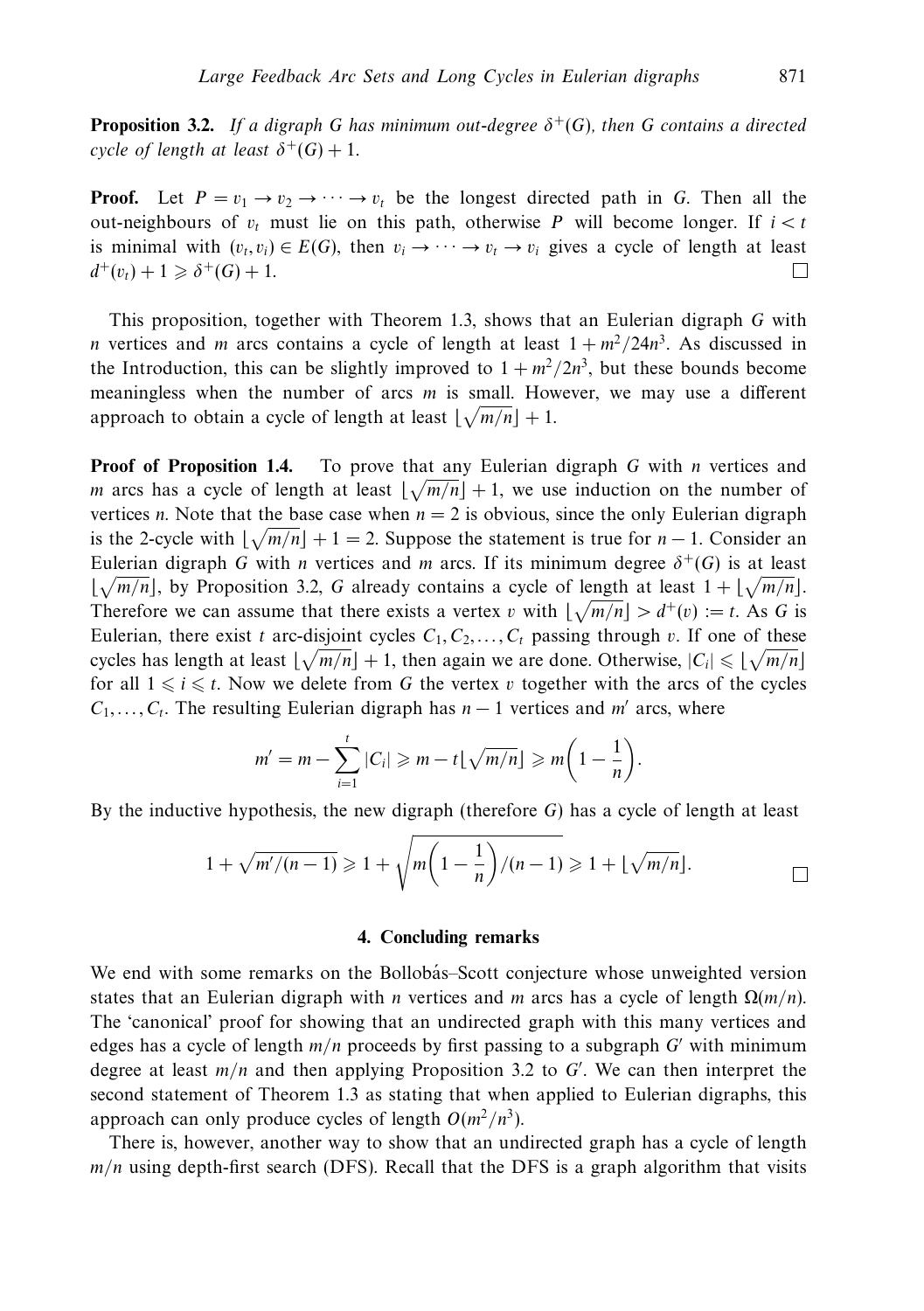all the vertices of a (directed or undirected) graph *G* as follows. It maintains three sets of vertices, letting *S* be the set of vertices which we have completed exploring them, *T* be the set of unvisited vertices, and  $U = V(G) \setminus (S \cup T)$ , where the vertices of *U* are kept in a stack (a last-in first-out data structure). The DFS starts with  $S = U = \emptyset$  and  $T = V(G)$ .

While there is a vertex in  $V(G) \setminus S$ , if U is non-empty, let v be the last vertex that was added to *U*. If *v* has a neighbour  $u \in T$ , the algorithm inserts *u* into *U* and repeats this step. If *v* does not have a neighbour in *T* then *v* is popped out from *U* and is inserted into *S*. If *U* is empty, the algorithm chooses an arbitrary vertex from *T* and pushes it to *U*. Observe crucially that all the vertices in *U* form a directed path, and that there are no edges from *S* to *T*.

Consider any DFS tree *T* of an undirected graph *G* rooted at some vertex *v*. Recall that any edge of *G* is either an arc of *T* or a back arc, that is, an edge connecting a vertex *v* to one of its ancestors in *T*. Hence, if *G* has no cycle of length at least *t*, then any vertex of *T* sends at most  $t - 1$  arcs to his ancestors in *T*. This means that  $m \leq n t$  or that  $t \geq m/n$ . Note that this argument shows that *any* DFS tree of an undirected graph has depth at least  $m/n$ . For directed graphs, however, not all arcs are tree arcs or back arcs. Nevertheless, the set of back arcs form a feedback arc set, and hence, if the longest cycle of a digraph *G* has length *t*, then  $tn \geq \beta(G)$ . It is natural to try and adapt the DFS approach to the case of Eulerian digraphs. Unfortunately, as the following proposition shows, this approach fails in Eulerian digraphs.

**Proposition 4.1.** There is an Eulerian digraph G with average degree at least  $\sqrt{n}/20$  such that some DFS tree of *G* has depth 4.

**Proof.** We first define a graph  $G'$  as follows. Let t be a positive integer and let  $G'$  be a graph consisting of 2t vertex sets  $V_1, \ldots, V_{2t}$ , each of size t. We also have a special vertex *r*, so G' has  $2t^2 + 1$  vertices. We now define the arcs of G' using the following iterative process. We have *t* iterations, where in iteration  $1 \leq j \leq t$  we add the following arcs; we have *t* arcs pointing from  $r$  to the  $t$  vertices of  $V_j$ , then a matching from the  $t$ vertices of  $V_i$  to the vertices of  $V_{i+1}$ , and in general a matching from  $V_k$  to  $V_{k+1}$  for every *j*  $\le$  *k*  $\le$  2*t* − *j*. We finally have *t* arcs from  $V_{2t-j+1}$  to *r*. We note that we can indeed add a new (disjoint from previous ones) matching between any pair of sets  $(V_k, V_{k+1})$  in each of the *t* iterations by relying on the fact that the edges of the complete bipartite graph *K<sub>t,t</sub>* can be split into *t* perfect matchings. Observe that in iteration *j* we add  $t(2t - 2j + 3)$ arcs to G'. Hence G' has

$$
\sum_{j=1}^{t} t(2t - 2j + 3) \geq t^3
$$

arcs. Moreover it is easy to see from construction that *G* is Eulerian. To get the graph *G* we modify *G'* as follows. For every vertex  $v \in \bigcup_{i=1}^{2t} V_i$  we add two new vertices  $v^{\text{in}}$ ,  $v^{\text{out}}$ and add a 4-cycle  $(r, v^{\text{in}}, v, v^{\text{out}}, r)$ . We get that *G* has  $6t^2 + 1$  vertices and more than  $t^3$ arcs, so setting  $n = 6t^2 + 1$  we see that *G* has average degree at least  $\sqrt{n}/20$ .